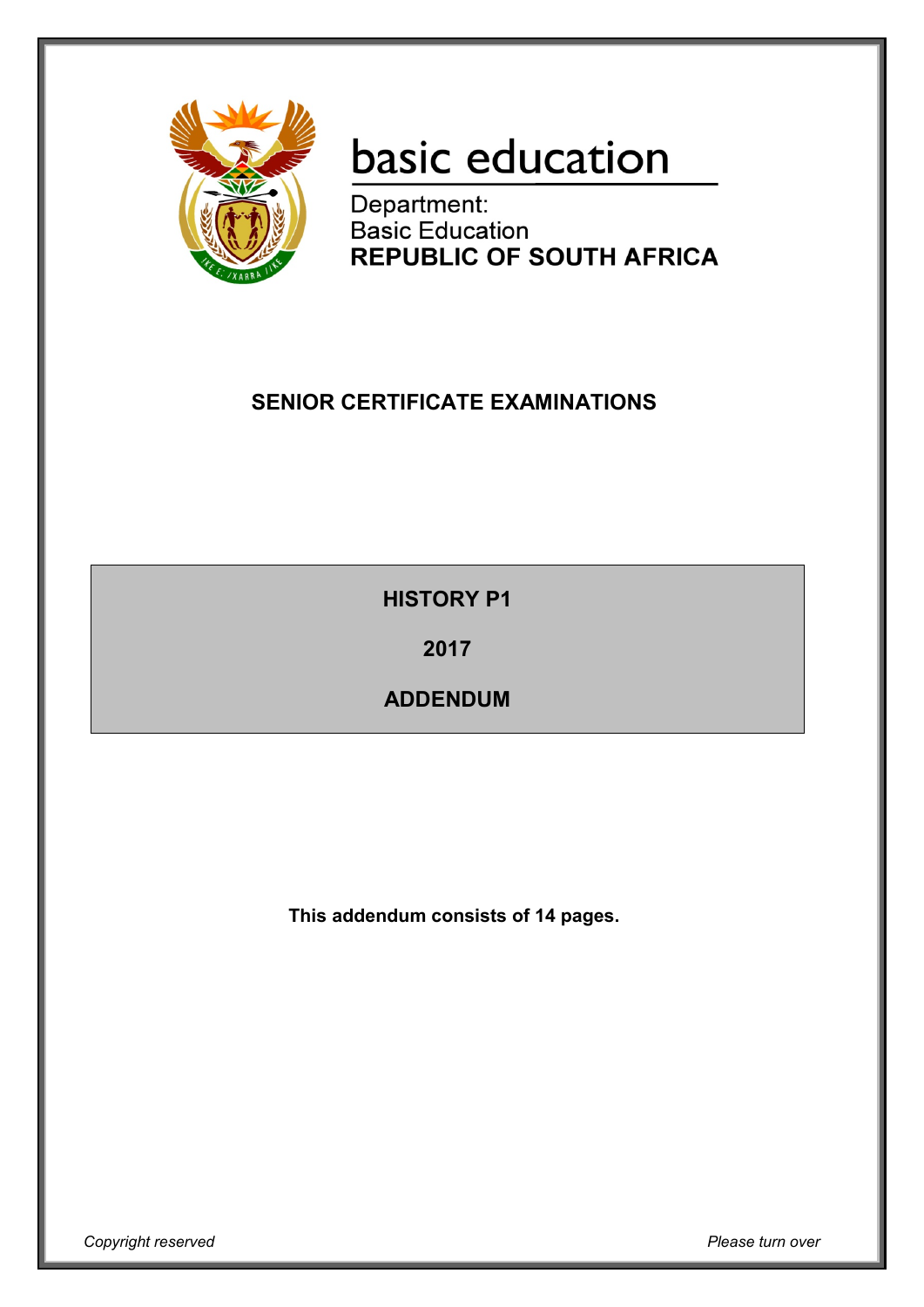#### **QUESTION 1: HOW DID THE UNITED STATES OF AMERICA AND THE SOVIET UNION RESPOND TO THE ECONOMIC SITUATION IN EUROPE AFTER 1946?**

#### **SOURCE 1A**

This source explains the United States of America's intention to contain the spread of communism in Europe from 1947 onwards.

… United States officials in 1947 and 1948 did not have precise ideas about how to implement containment. Should containment be applied everywhere? Should it be applied militarily? Should the United States focus on economic aid to nations seeking to reconstruct their economies? Should the United States assign priority to occupation policies, especially in Germany and Japan?

Initially, in what became known as the Truman Doctrine, the United States president proposed military aid to Greece and Turkey, and declared that the United States would contest totalitarian expansion everywhere. But his subordinates quickly recognised that they had to calculate priorities carefully. They decided that they should focus on economic reconstruction in Western Europe rather than military rearmament; that they should seek to erode (wear down) support for communist parties in France, Italy, and Greece; that they should manage the revitalisation (recovery) of Western Germany and Japan, and coopt (choose) their future power. Containment meant that Soviet influence and communist ideology should be contained within the areas occupied by the forces of the Soviet Union at the end of World War II.

In June 1947, the United States announced the Marshall Plan to help rebuild Europe. The governments of most Western European nations were happy to receive US money and participate in a reconstruction programme. But they possessed deep fears about the revival of German power. In order to get the French to cooperate, the United States promised to retain its occupation forces inside Germany.

> [From [http://press.princeton.edu/chapters/pons/s2-9143.pdf.](http://press.princeton.edu/chapters/pons/s2-9143.pdf) Accessed on 16 October 2016.]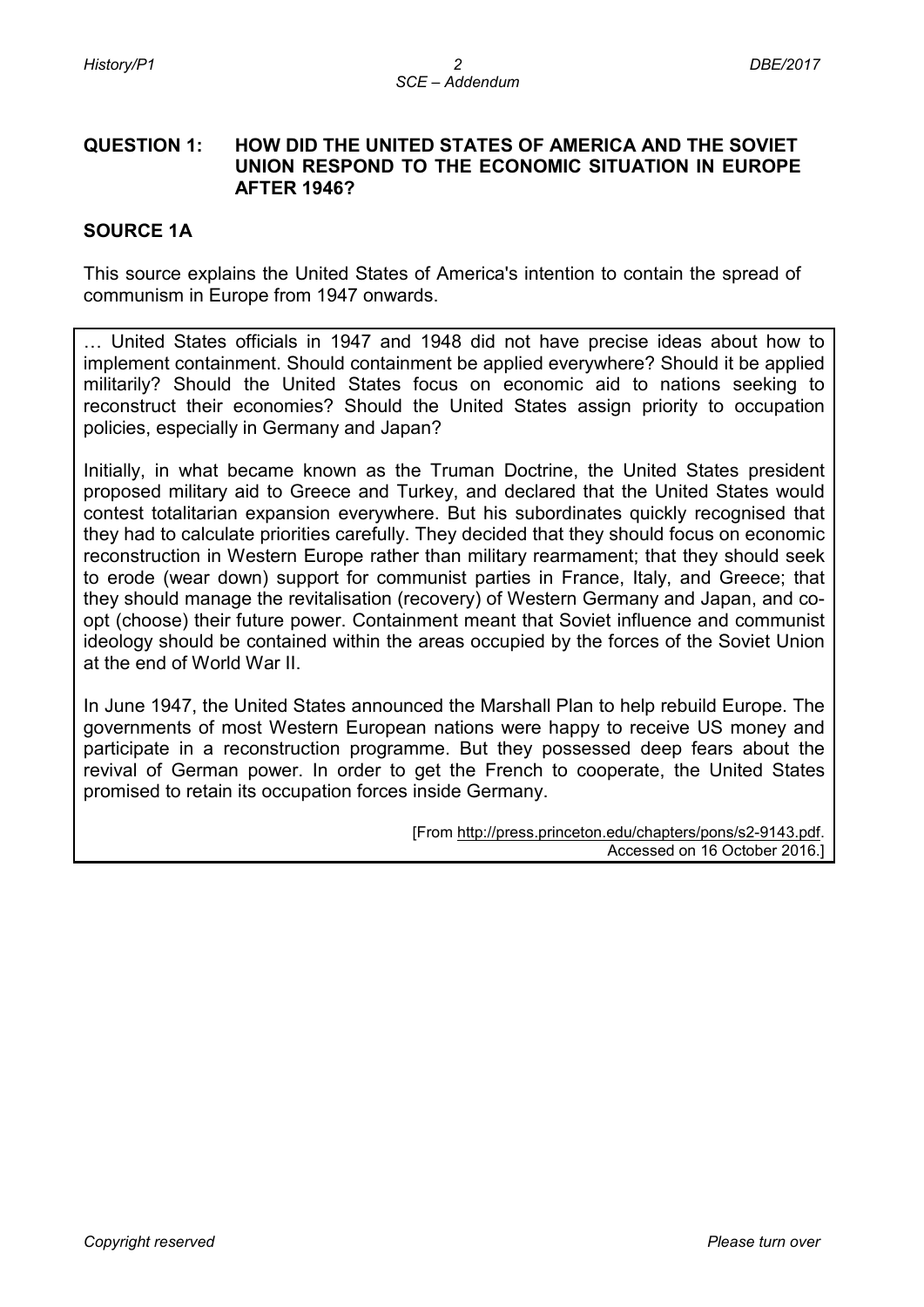#### **SOURCE 1B**

The source below is an extract from George Marshall's speech which was delivered at Cambridge, Massachusetts in the United States of America on 5 June 1947. He announced his economic plan to assist European countries.

… The remedy seems to lie in breaking the vicious (brutal) circle and restoring the confidence of the people of Europe in the economic future of their own countries and of Europe as a whole. The manufacturer and the farmer throughout wide areas must be able and willing to exchange their products for currencies, the continuing value which is not open to question.

Aside from the demoralising (disturbing) effect on the world at large and the people concerned, the consequences (costs) to the economy of the United States should be apparent to all. It is logical that the United States should do whatever it is able to do to assist in the return of normal economic health in the world, without which there can be no political stability and no assured peace. Our policy is directed not against any country or doctrine, but against hunger, poverty and chaos. Its purpose should be the revival of a working economy in the world, so as to permit the emergence of political and social conditions in which free institutions can exist …

Any government that is willing to assist in the task of recovery will find full co-operation, I am sure, on the part of the United States government. Any government which manoeuvres (moves) to block the recovery of other countries cannot expect help from us. Furthermore, governments, political parties or groups which seek to perpetuate (continue) human misery (suffering) in order to profit politically or otherwise, will encounter the opposition of the United States.

[From *Book of Great Speeches* by A Burnet]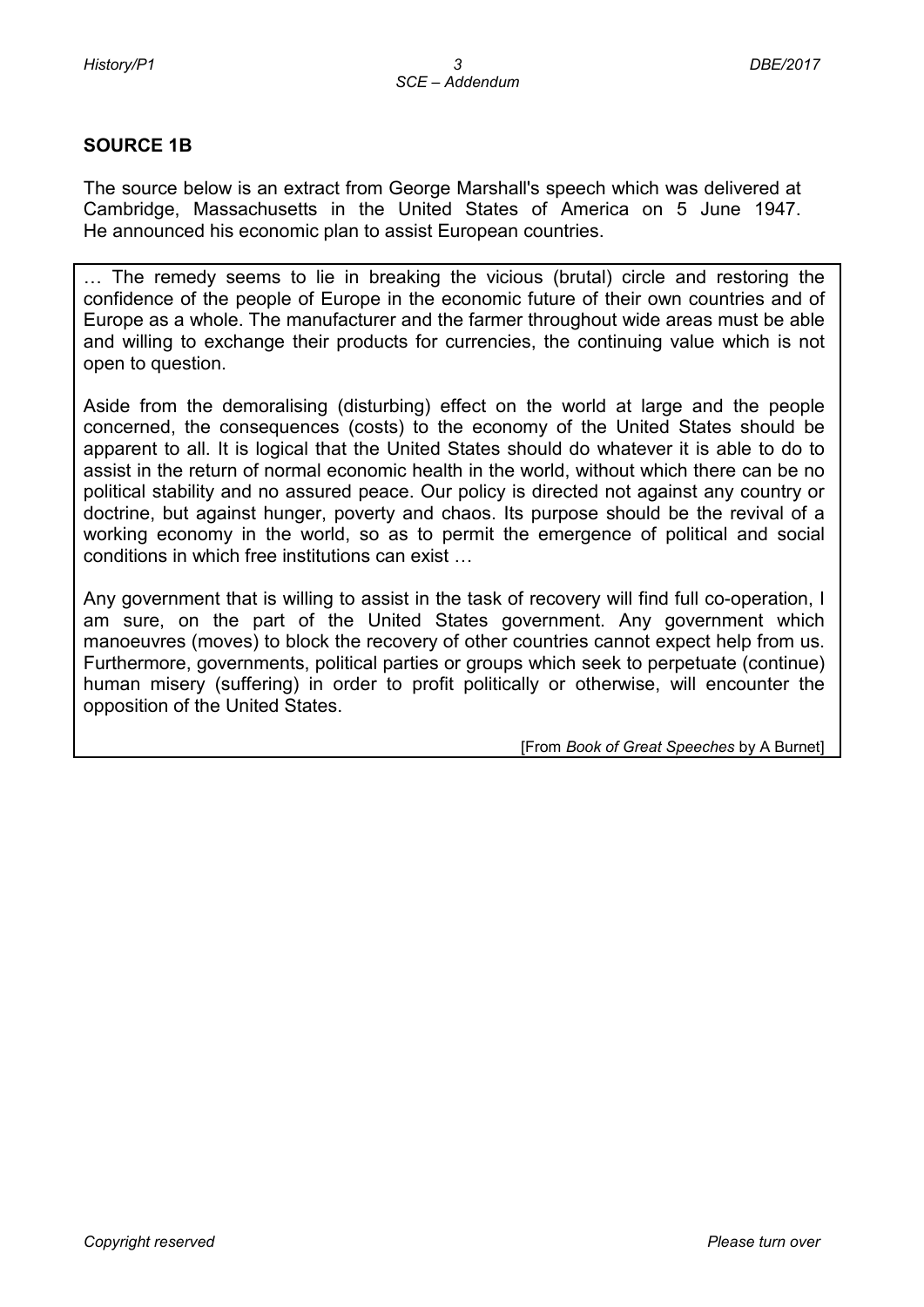#### **SOURCE 1C**

The extract below is from an article entitled, 'The Turn Towards Confrontation: The Soviet Reaction to the Marshall Plan, 1947'. It was written by Scott D Parrish who analyses Stalin's rejection of the Marshall Plan.

… Stalin revealed his fear that American economic power might effectively undermine the Soviet sphere of influence in Eastern Europe. Under the guise (excuse) of the Marshall Plan, not only Western Europe, but also Eastern Europe, could be mobilised into an anti-Soviet coalition …

The Soviet reaction to the Marshall Plan was a comprehensive shift in grand strategy. Before Marshall's announcement Stalin had retained hopes that it would prove possible to cooperate with the West on at least some issues, in the context of a mixed relationship of competition and co-operation, now he apparently believed that even limited co-operation was impossible. The offensive threat which the Marshall Plan appeared to represent seems to have convinced the Soviet leader that the West, led by the United States, was intent (determined) on creating a hostile encirclement of the Soviet Union. Since by its actions the West had shown that it was intrinsically (naturally) hostile to the Soviet Union, he [Stalin] seems to have reasoned, any further attempts to work out a compromise settlement would not only fail to yield positive results, but might leave the Soviet Union open to Western exploitation. Consequently, Stalin rapidly moved to implement a series of harsh measures designed not only to protect his own sphere of influence in Eastern Europe, but also to undermine what he perceived to be American efforts to consolidate an anti-Soviet bloc in Western Europe. This general line of policy would continue until his death in 1953 …

Prior (before) to the Marshall Plan, coalition governments with varying levels of noncommunist participation were the norm in the region. Prior to the summer of 1947, such coalition governments had been in place in Poland, Czechoslovakia, Hungary, Bulgaria and Romania. After the Marshall Plan, the decision to launch full-scale sovietisation of these states was evidently taken. While the earlier New Type Government Strategy had not called for the imposition of Stalinist police states throughout the region, the new policy did.

> [From [http://fliphtml5.com/lpnd/mdrn/basic.](http://fliphtml5.com/lpnd/mdrn/basic) Accessed on 10 November 2016.]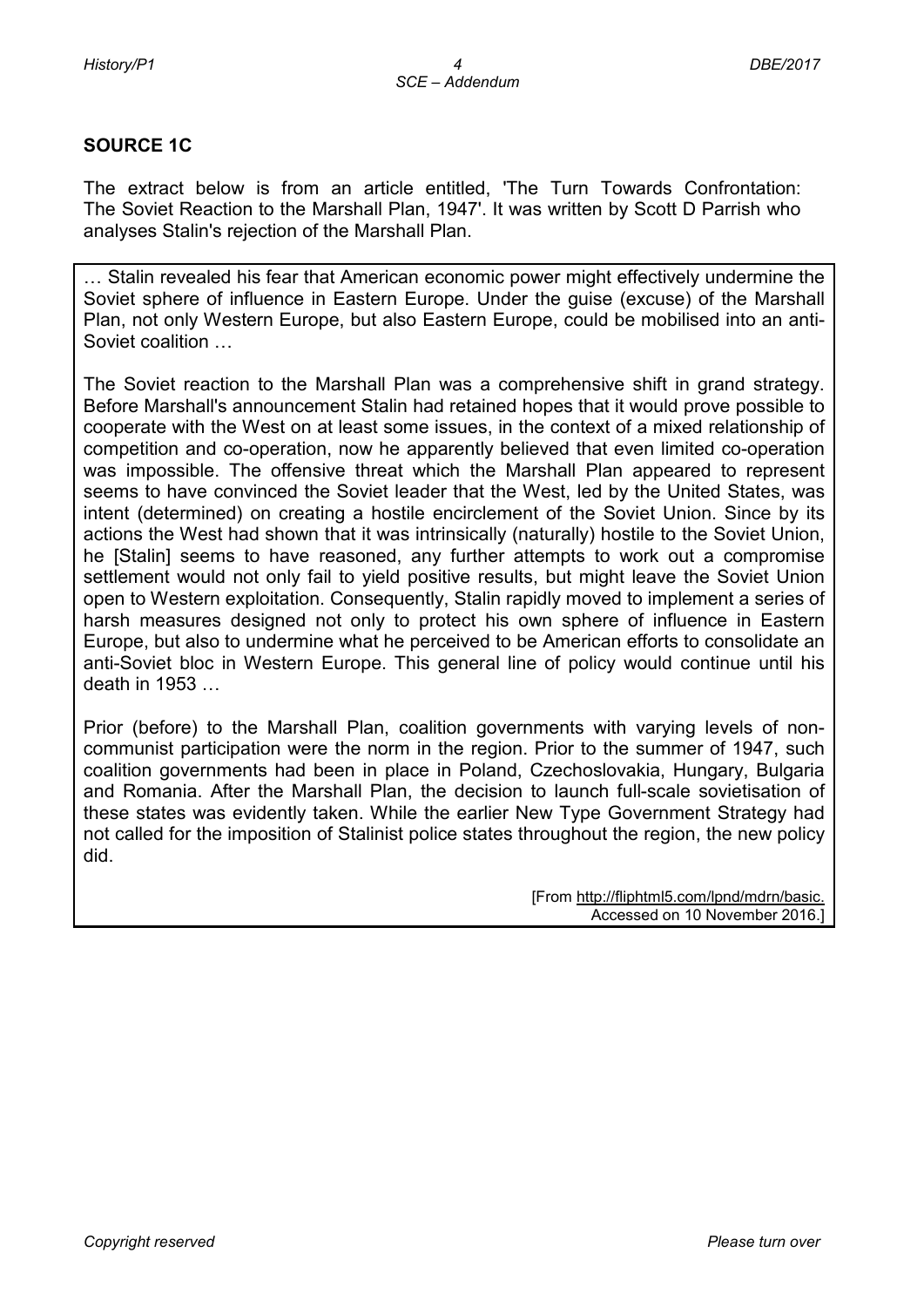#### **SOURCE 1D**

The cartoon below, by Joe Spier, was published in a booklet that was printed by the government of Netherlands in November 1949.



Accessed on 15 November 2016.]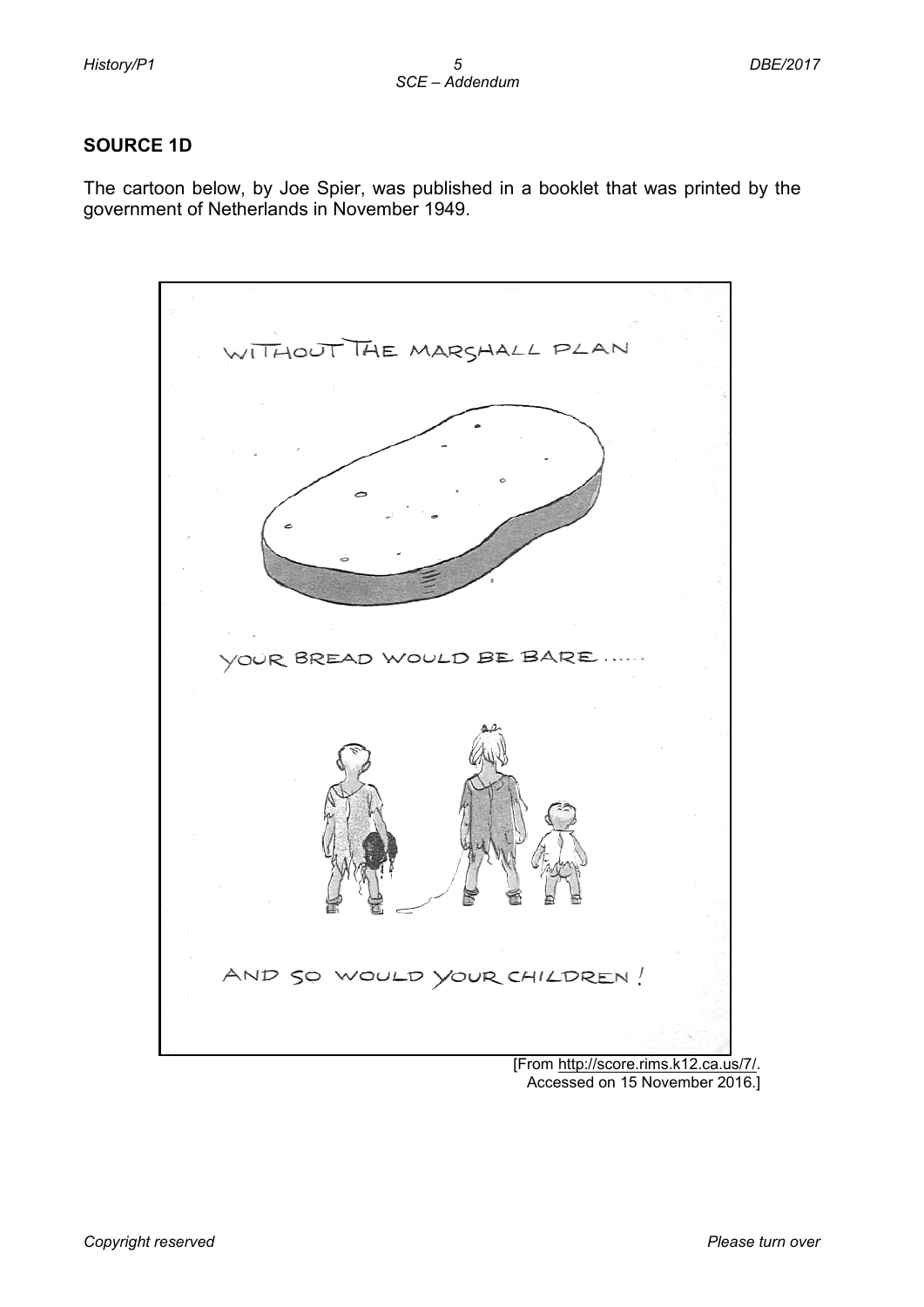#### **QUESTION 2: HOW SIGNIFICANT WAS THE BATTLE OF CUITO CUANAVALE FOR SOUTHERN AFRICA?**

#### **SOURCE 2A**

The extract below is from a South African government publication that commemorated the  $20<sup>th</sup>$  anniversary of the Battle of Cuito Cuanavale.

In 1991 former President Nelson Mandela made Cuba his first foreign destination to pay an official visit to after his release. During this visit he remarked in an address in Havana (Cuba):

*'The defeat of the racist army at Cuito Cuanavale has made it possible for me to be here today! Cuito Cuanavale is a milestone in the history of the struggle for Southern African liberation!'*

From 1987 to 1988, shielded from the international media and therefore largely unreported, the town of Cuito Cuanavale suffered under siege for over ten months in one of the biggest, and what turned out to be the last, battles of the Cold War.

The Battle of Cuito Cuanavale irreversibly changed the history and political landscape of the Southern African region. At the previously insignificant village of Cuito Cuanavale, Angolan, Namibian and Cuban forces managed to bring the military aggression of the apartheid military forces to a halt. At the same time, South African liberation fighters of Umkhonto we Sizwe, fighting in Northern Angola, managed to contain Angolan rebel soldiers preventing them from re-enforcing the apartheid armies to the south. The peace negotiations that followed the battle led to the withdrawal of the South African military from Angola and Namibia, resulting in the independence of Namibia, and spurring on South Africa's negotiated settlement …

> [From [www.pmpsa.gov.za/files/pdfs/synopsis.pdf.](http://www.pmpsa.gov.za/files/pdfs/synopsis.pdf) Accessed on 7 February 2017.]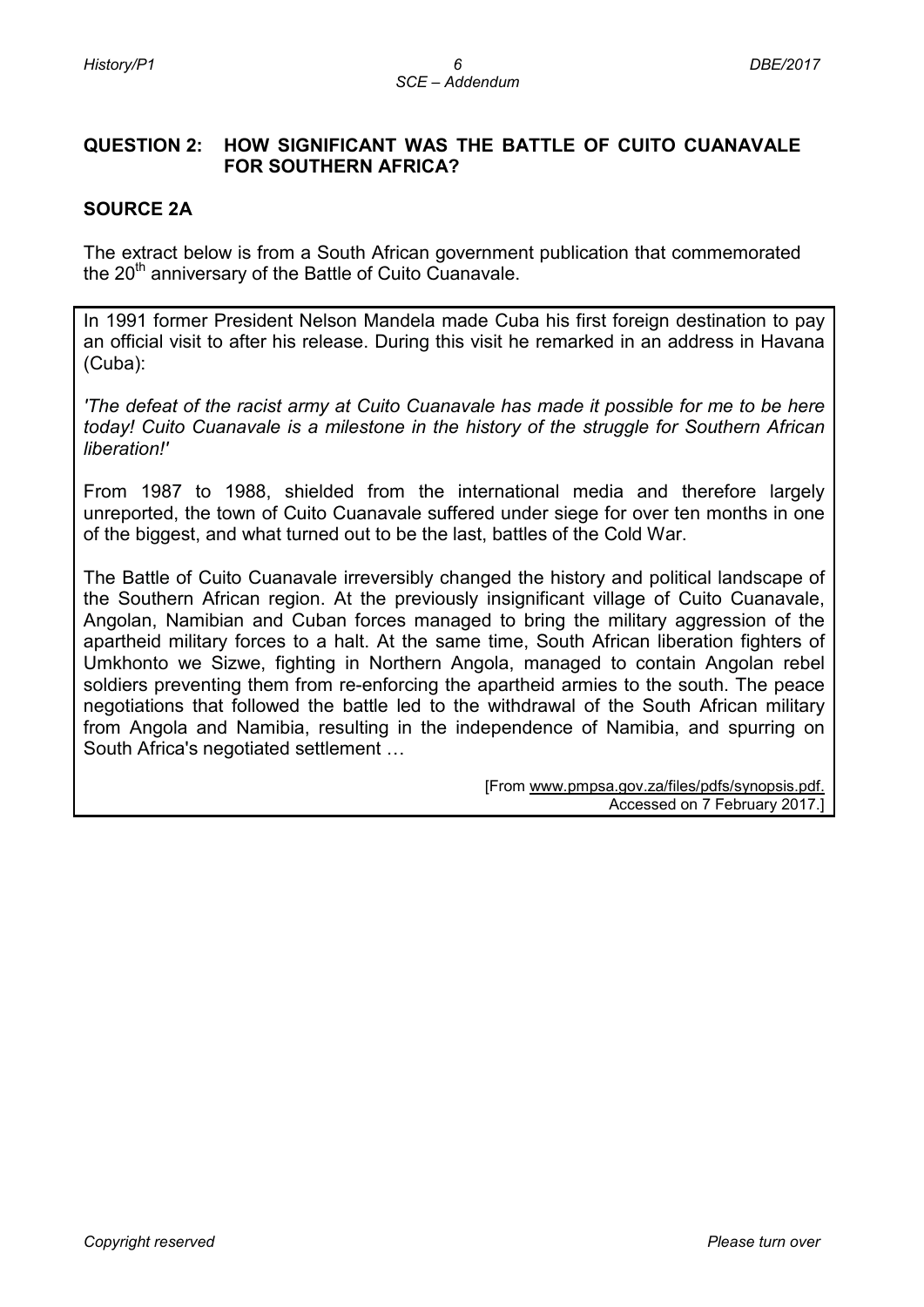#### **SOURCE 2B**

The photograph below depicts Nelson Mandela and Fidel Castro attending a public rally in Havana, Cuba, in 1991. This was Nelson Mandela's first international trip after being released from prison.

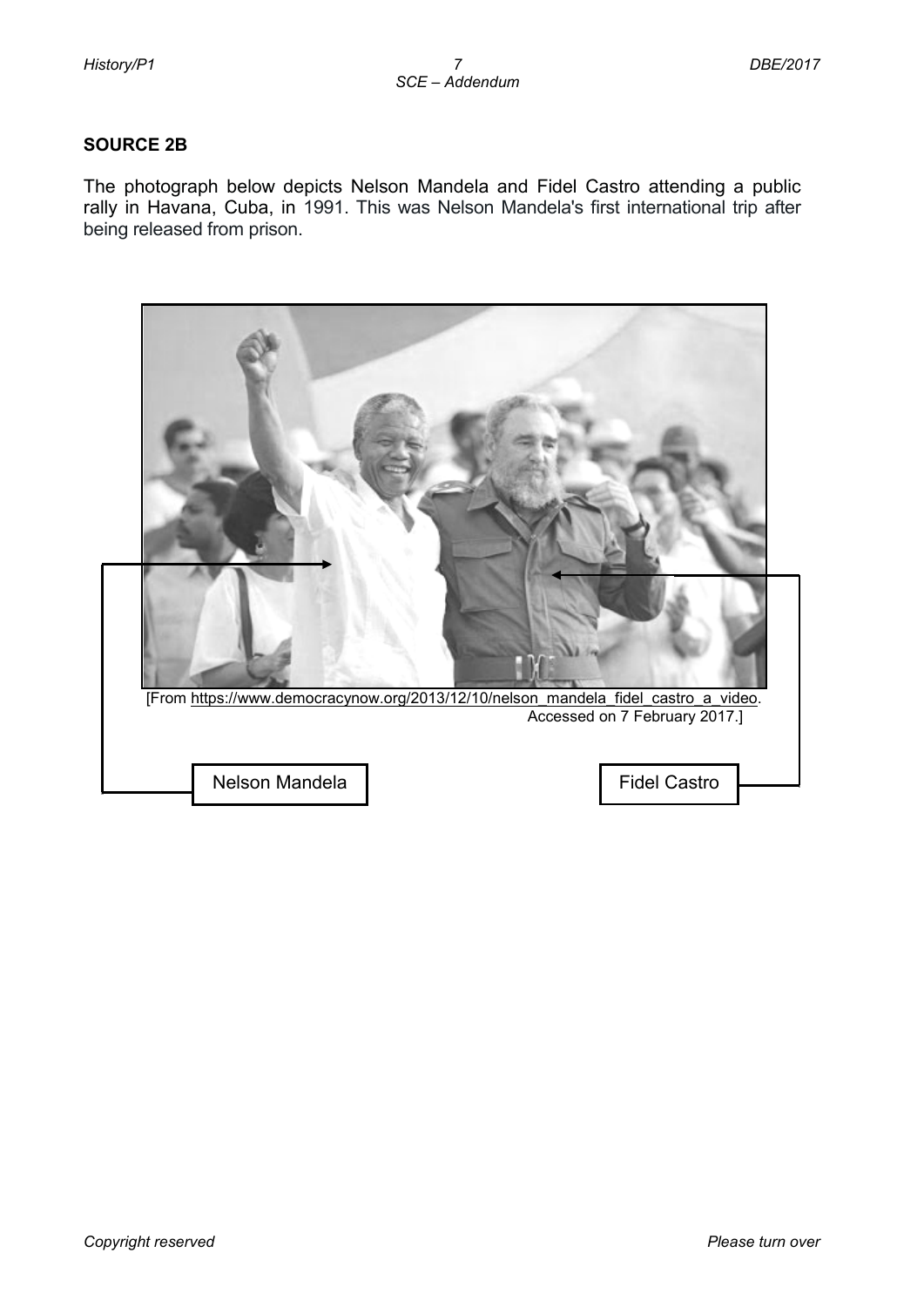#### **SOURCE 2C**

The extract below is part of an address that Ronnie Kasrils delivered in Havana, Cuba, on 24 April 2008. He focused on how the Battle of Cuito Cuanavale was a major defeat for the apartheid regime.

… Cuito Cuanavale. One thousand kilometres from Luanda, Windhoek and Lusaka, two thousand kilometres from Pretoria, over ten thousand kilometres from Havana, yet such a remote spot at the End of the Earth created a political earthquake and helped bury a once powerful [apartheid] regime that threatened all of Africa. Cuito Cuanavale helped free tens of millions of Africans in Angola, Namibia and South Africa, strengthened the antiimperialist forces of Africa and beyond, and established unbreakable ties between South Africa and Cuba …

This week South Africa celebrates its  $14<sup>th</sup>$  anniversary of freedom. We have made spectacular strides in improving the living conditions of our people, particularly the poor … and Cuba is with us at the most demanding points.

As our ambassador, comrade Thenjiwe Mtintso, recently pointed out: None of South Africa's newly found friends are prepared, as the Cubans, to sacrifice their lives to serve in the rural areas of South Africa. Currently there are 27 co-operation agreements in areas such as health, housing, construction, education, science and technology. Since 1994 150 young [South African] doctors have, graduated from Cuban universities while 287 are still on Cuban scholarships with 60 arriving annually. More than 500 Cuban experts are currently doing internationalist duty in South Africa working as doctors, professors, specialists, in various spheres …

We are most grateful for the assistance we received.

[From [www.ssa.gov.za/portals/0/SSA%20docs/speeches/2008/minister%20kasrils%cuba%2024%](http://www.ssa.gov.za/portals/0/SSA%20docs/speeches/2008/minister%20kasrils%25cuba%2024%25%20%20%0d%20%20%20%20%20%20%20%20%20%20%20%20%20%20%20%20%20%20%20%20%20%20%20%20%20%20%20%20%20%20%20%20%20%20%20%20%20%20%20%20%20%20%20%20%20%20%20%20%20%20%20%20%20%20%20%20%20%20%20%20%20%20%20%20%20%20%20%20%20%20%20%20%20%20%20%20%20%20%20%2020April%202008.pdf)   [20April%202008.pdf.](http://www.ssa.gov.za/portals/0/SSA%20docs/speeches/2008/minister%20kasrils%25cuba%2024%25%20%20%0d%20%20%20%20%20%20%20%20%20%20%20%20%20%20%20%20%20%20%20%20%20%20%20%20%20%20%20%20%20%20%20%20%20%20%20%20%20%20%20%20%20%20%20%20%20%20%20%20%20%20%20%20%20%20%20%20%20%20%20%20%20%20%20%20%20%20%20%20%20%20%20%20%20%20%20%20%20%20%20%2020April%202008.pdf) Accessed on 7 February 2017.]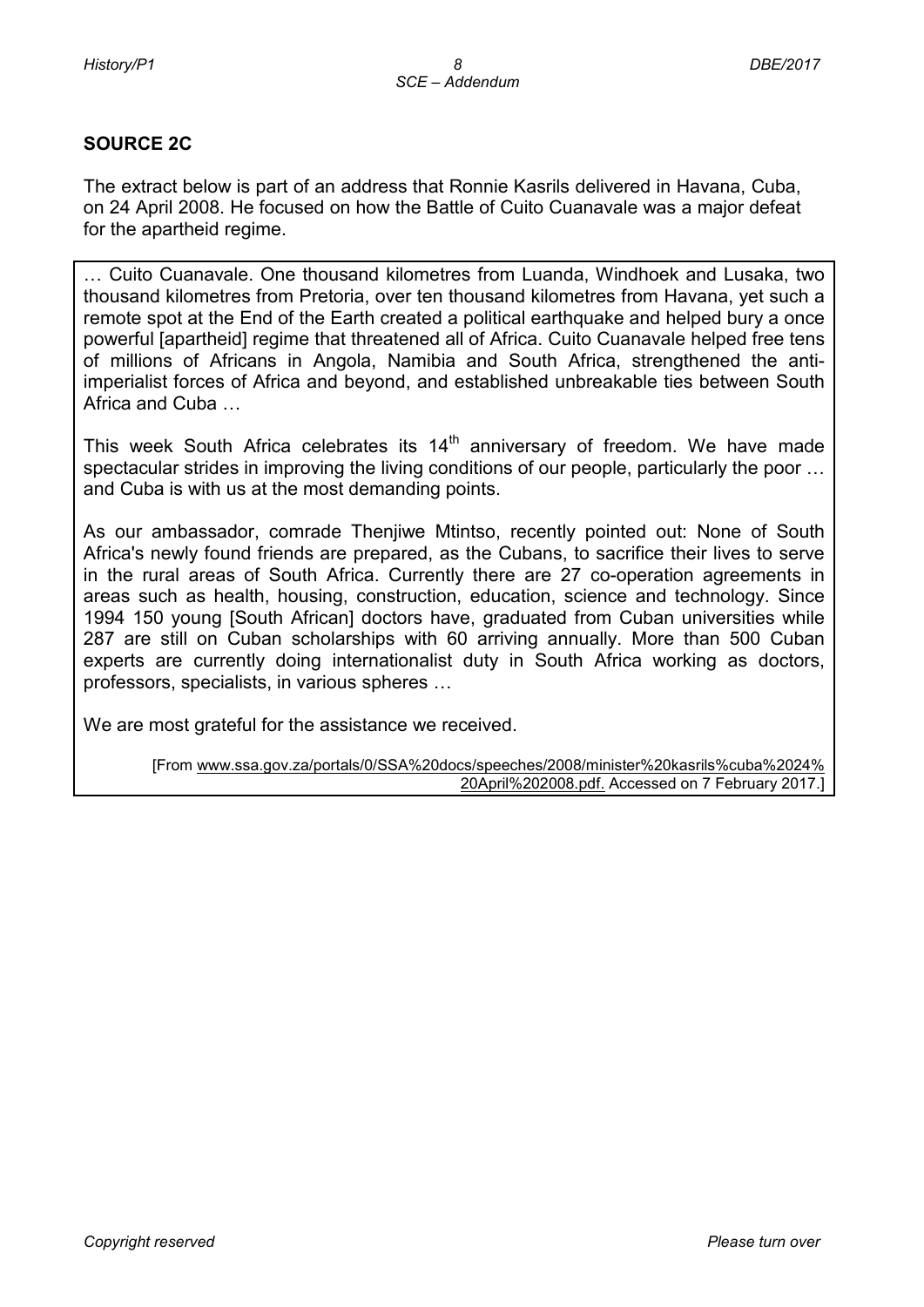#### **SOURCE 2D**

The extract below is from an article that was written by Gary Baines. It focuses on the significance of the Battle of Cuito Cuanavale for some white South African Defence Force soldiers who fought in Angola.

Since becoming the ruling party in South Africa, African National Congress spokespersons have regularly declared that the triumph of the Angolan and Cuban forces at Cuito Cuanavale over the 'apartheid army' strengthened the ANC's hand in negotiating a ceasefire in South Africa. From Nelson Mandela to Jacob Zuma, ANC presidents have fêted (celebrated) the Cubans as heroes who sacrificed their lives out of solidarity with the liberation struggle …

These developments have led retired SADF apologists (supporters) to challenge the ANC's version. Books, letters, newspapers and blogs have been written in a bid to correct what are widely regarded as 'biased' and 'mistaken' interpretations of the events. In February 2012 Afriforum, the Afrikaner lobby group, used social media to request that people pledge support for a campaign to demand that the government cease its misrepresentation of [white] Afrikaner history ... They were also asked to endorse (approve) General Jannie Geldenhuys' recent book *We Were There: Winning the War for Southern Africa*, which purports (claims) to tell the 'real' history of the battle of Cuito Cuanavale …

SADF veterans (soldiers) have mobilised on a number of occasions in order to contest the ANC's version of the history of the Border War in general … For this history is part of who they are and goes some way to defining their identities in post-apartheid South Africa.

[From *Replaying Cuito Cuanavale* by G Baines]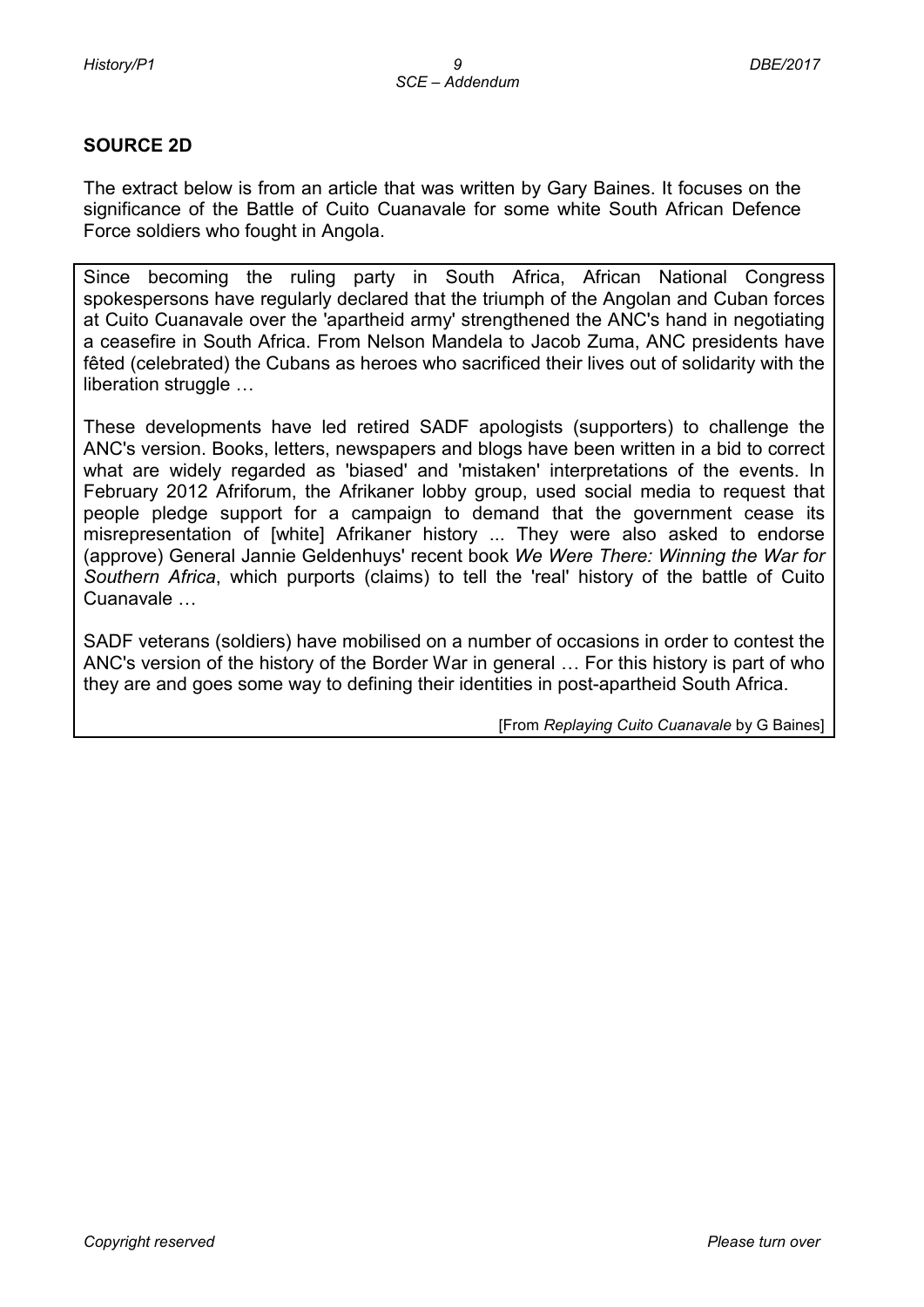#### **QUESTION 3: HOW DID THE CITIZENS OF LITTLE ROCK, ARKANSAS, RESPOND TO THE DESEGREGATION OF CENTRAL HIGH SCHOOL IN THE 1950s?**

#### **SOURCE 3A**

This source focuses on the judgement of the United States Supreme Court on school desegregation in 1954. It highlights how Central High School in Little Rock, Arkansas, was affected by this judgement.

… the Court … spoke in a unanimous decision written by [Chief Justice] Earl Warren himself. The decision held that racial segregation of children in public schools violated the Equal Protection Clause of the Fourteenth Amendment, which states that 'no state shall make or enforce any law which shall ... deny to any person within its jurisdiction the equal protection of the laws.'

On the other hand, that Amendment did not prohibit (ban) integration. In any case, the Court asserted (declared) that the Fourteenth Amendment guarantees equal education today. Public education in the 20<sup>th</sup> century, said the Court, had become an essential component of a citizen's public life, forming the basis of democratic citizenship, normal socialisation and professional training. In this context, any child denied a good education would be unlikely to succeed in life. Where a state, therefore, has undertaken to provide universal education, such education becomes a right that must be afforded equally to both blacks and whites.

Were the black and white schools 'substantially' (largely) equal to each other, as the lower courts had found? After reviewing psychological studies showing black girls in segregated schools had low racial self-esteem, the Court concluded that separating children on the basis of race creates dangerous inferiority complexes that may adversely affect black children's ability to learn. The Court concluded that, even if the tangible (physical) facilities were equal between the black and white schools, racial segregation in schools is inherently unequal and is thus always unconstitutional.

> [From [http://www.pbs.org/wnet/supremecourt/rights/landmark\\_brown.html.](http://www.pbs.org/wnet/supremecourt/rights/landmark_brown.html) Accessed on 16 October 2016.]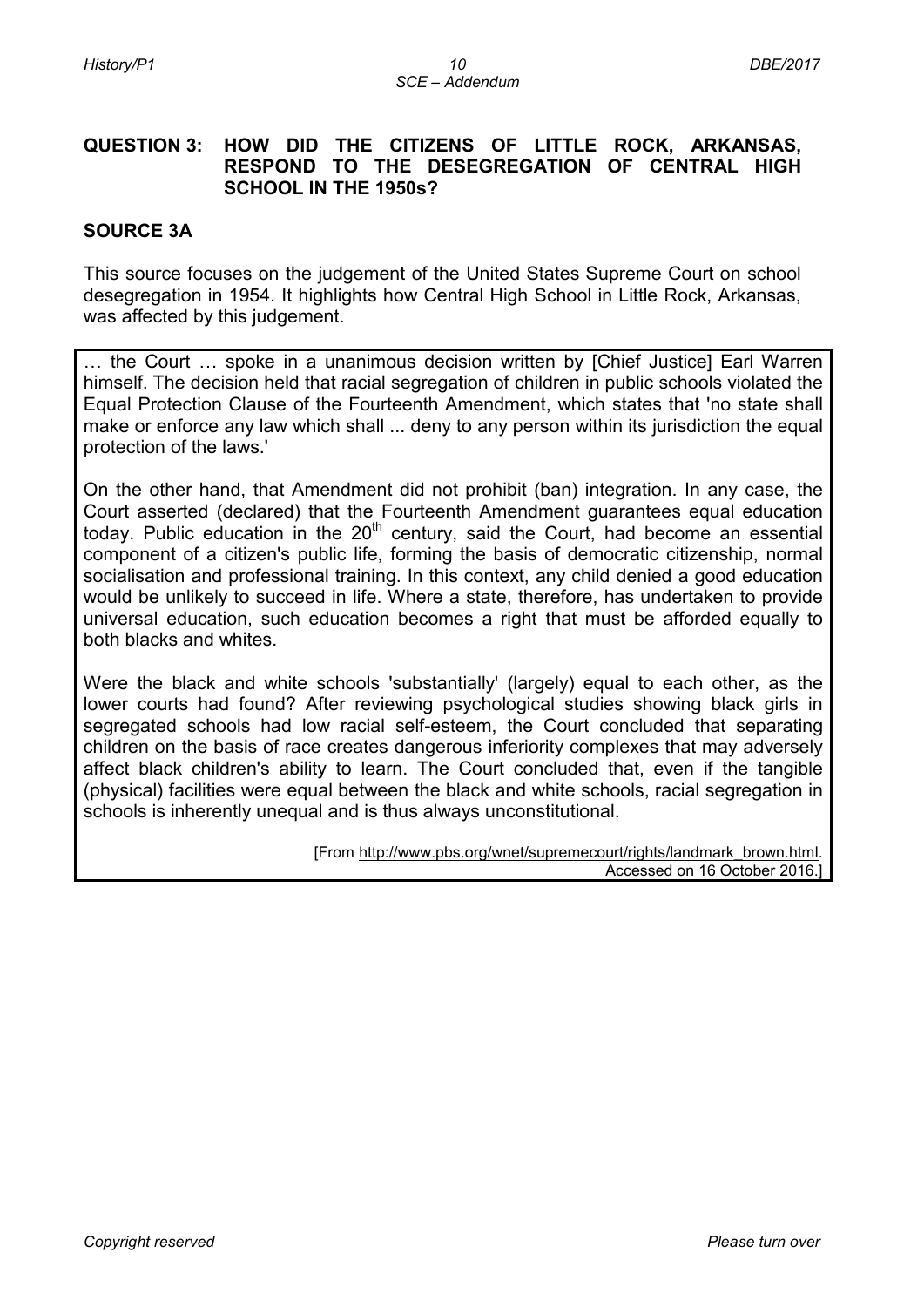#### **SOURCE 3B**

The extract below focuses on how the Little Rock School Board accepted the Supreme Court ruling of 1954 on school desegregation. The board was only willing to implement a gradual desegregation process that would take place over many years.

On 22 May 1954 the Little Rock School Board issued a statement saying that it would comply with the Court's decision, once the Court outlined the method and time frame for implementation. Meanwhile, the board directed Superintendent [Virgil Blossom](http://www.encyclopediaofarkansas.net/encyclopedia/entry-detail.aspx?entryID=5610) to formulate a plan for desegregation. In May 1955 the school board adopted the Phase Programme Plan of gradual desegregation that became known as the 'Blossom Plan', after its author.

The plan was originally conceived (imagined) to begin at the elementary school level. However, as parents of elementary school students became some of the most outspoken patrons (supporters) against integration, district officials decided to begin nominal (small) desegregation in the fall (autumn) of 1957 at Central High School, to expand to the junior high level by 1960 and tentatively, to the elementary level by 1963. The plan also included a transfer provision that would allow students to transfer from a school where their race was in the minority. This assured students at Horace Mann High School would remain predominantly [African-American.](http://www.encyclopediaofarkansas.net/encyclopedia/entry-detail.aspx?entryID=407)

> [From [http://www.encyclopediaofarkansas.net/encyclopedia/entry-detail.aspx?entryID=718.](http://www.encyclopediaofarkansas.net/encyclopedia/entry-detail.aspx?entryID=718) Accessed on 8 January 2017.]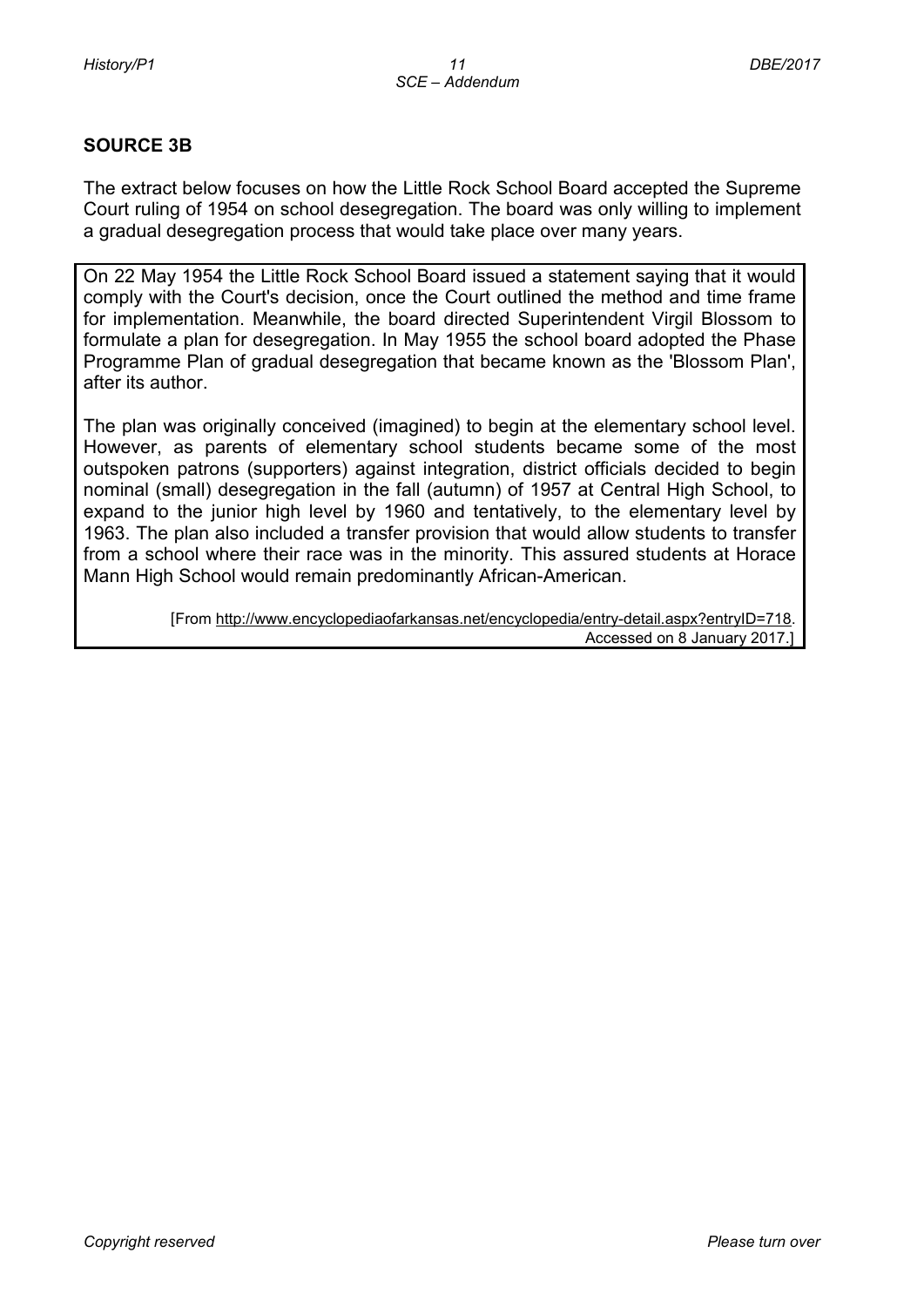■

### **SOURCE 3C**

This is a pamphlet that the Mothers' League (an organisation of white American women who were against integration) distributed to stakeholders attending Central High School. It outlines the direction that the board of Central High School should take regarding the Supreme Court ruling on the desegregation of schools in the United States of America.

|                                                                 | <b>DO YOU WANT NEGROES</b><br>$\star$                                                                                                                                           |
|-----------------------------------------------------------------|---------------------------------------------------------------------------------------------------------------------------------------------------------------------------------|
|                                                                 | IN OUR SCHOOLS?                                                                                                                                                                 |
|                                                                 | IF YOU DO NOT THEN GO TO THE POLLS THIS COMING MON-                                                                                                                             |
| DAY AND                                                         | VOTE AGAINST REMOVAL                                                                                                                                                            |
| FOR REMOVAL                                                     |                                                                                                                                                                                 |
| <b>LAMB</b>                                                     | McKINLEY                                                                                                                                                                        |
| <b>MATSON</b><br><b>TUCKER</b>                                  | <b>ROWLAND</b><br><b>LASTER</b>                                                                                                                                                 |
| TO STOP IT.                                                     | THIS IS THE SIMPLE TRUTH. IF THE INTEGRATIONISTS WIN THIS<br>SCHOOL BOARD FIGHT, THE SCHOOLS WILL BE INTEGRATED THIS<br>FALL. THERE WILL BE ABSOLUTELY NOTHING YOU OR WE CAN DO |
|                                                                 | PLEASE VOTE RIGHT!!!                                                                                                                                                            |
| Join hands with us in this fight-<br>send your contributions to |                                                                                                                                                                                 |
|                                                                 | THE MOTHERS' LEAGUE                                                                                                                                                             |
| P.O. BOX 3321                                                   | LITTLE ROCK, ARKANSAS<br>Ad Paid for by Margaret C. Jackson, President; Mary Thomason, Secretary                                                                                |
|                                                                 | [From http://www.encyclopediaofarkansas.net/encyclopedia/media-detail.aspx?mediaID=6625. Accessed                                                                               |

on 17 September 2016.]

\* **Negroes**: **A derogatory (offensive) term used to refer to African Americans** 

■ **Fall: Autumn in the United States of America**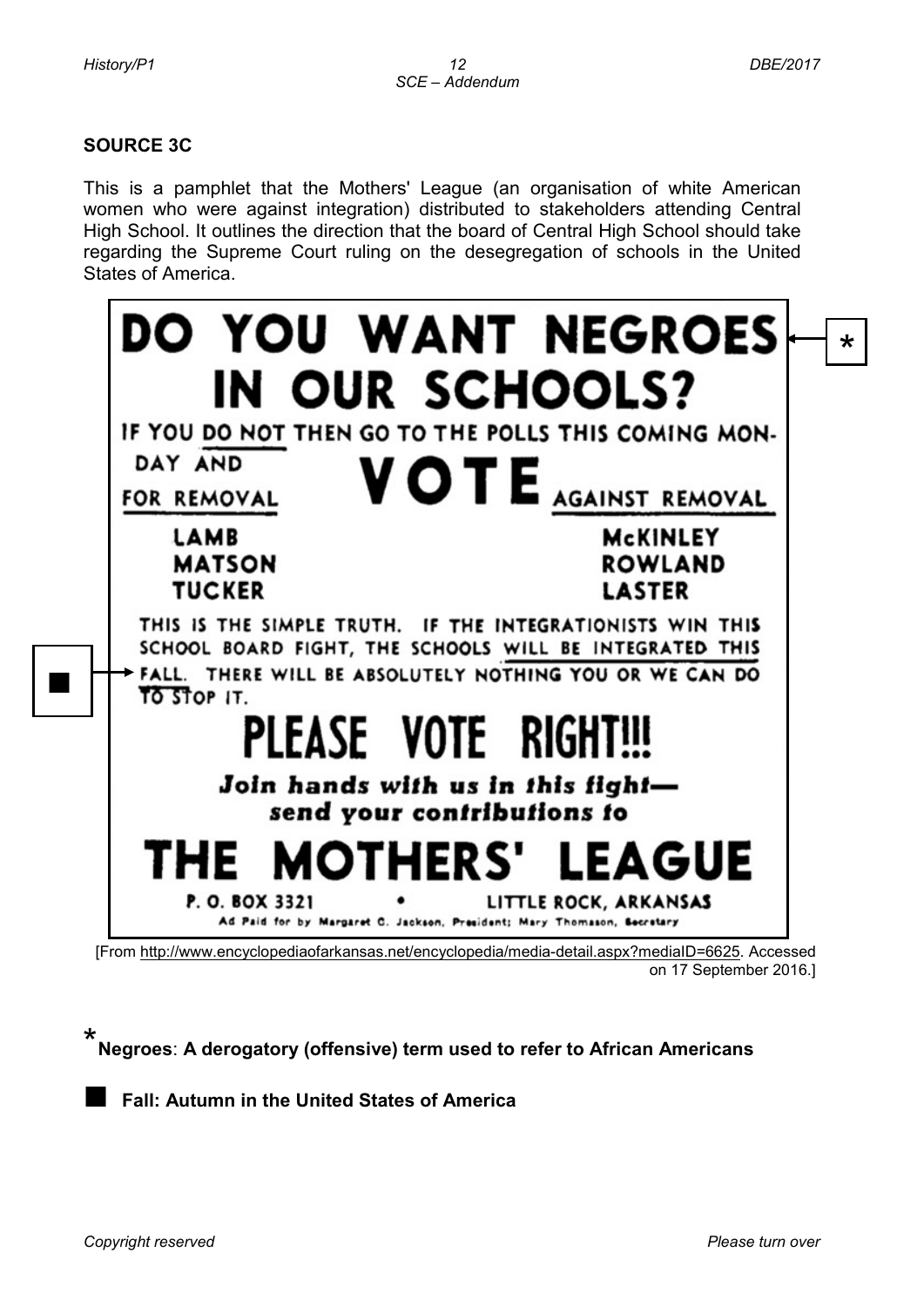#### **SOURCE 3D**

This photograph shows soldiers from the National Guard directing Elizabeth Eckford to find another entrance in her attempt to enter Central High School during the integration crisis that occurred in Little Rock in 1957.